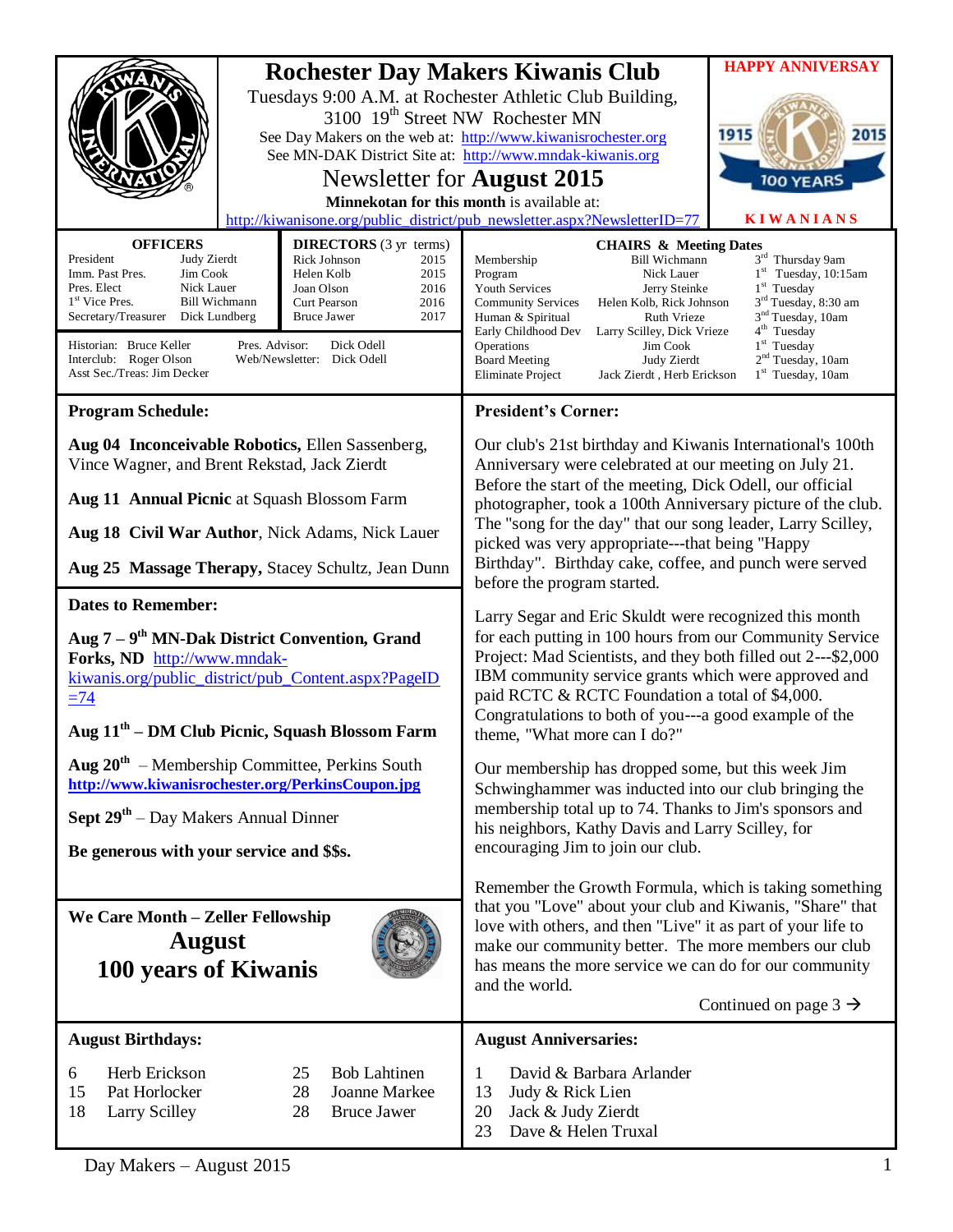#### **Secretary/Treasurer's Report – June 2015**

| <b>Bank Balance 6/30/2015:</b> | \$10,468.15                      |
|--------------------------------|----------------------------------|
| Administrative Account:        | \$7,123.06                       |
| Service Account:               | \$3,072.85                       |
| Bike Repair:                   | $\frac{\text{S}}{\text{272.24}}$ |

 **Day Makers on leave:** Don Cain, Judy Lien, John Ryder

**June Service Hour Statistics:** 943 hours by 42 members, 58% Participation.

#### **June 2015 Board Meeting Summary**

The board discussed the status of inactive members. Their sponsor or the membership committee will contact the inactive members.

### **NEW BUSINESS**

The board elected Roger Olson, Joan Olson, and Judy Zierdt as our clubs delegates to the MN/Dak District Convention. Lt Gov Dick Odell is a Delegate-at-Large.

The Secretary/Treasurer requested budget input by the next board meeting (August) from each committee for the new Kiwanis year starting October 1, 2015.

With International's dues increase, the club will have to write a (approximately) \$7,500, check from the Administrative account, about November 1, to cover International and District dues, Liability Insurance, Directors/Officers Insurance and Kiwanis magazine. This will be based on our membership number on October 1. The membership committee needs to make sure that our membership number is solid on or before October 1.

The district convention has a silent auction to benefit Eliminate and is encouraging clubs to donate an item or items. The club would receive Eliminate credit for the amount of the winning bid. The board approved using up to fifty dollars of the July Eliminate Can money to fund an auction item(s) with a minimum bid - the cost of the item(s).

The membership will be asked for donation of used books to be sold at the district convention, with proceeds used to help fund the District Foundation and District Outreach.

Continued Next Column

**Kiwanis Mission Statement:**

**Kiwanis is a global organization of volunteers dedicated to** *improving* **the world one child and one community at a time.**

#### **Secy/Treasureer's Report:** continued

### **COMMITTEE REPORTS**

.

**Membership –** Covered above.

**Community Service –** The committee is meeting next week. There are service opportunities opening up at the Rochester Public Library. The committee is proposing that the club take on staffing Saturday Noon Meals quarterly.

**Program-** Club Birthday Party next week. Programs are nearly filled through September.

**Operations-** The committee is working on the future Pizza Ranch fundraiser.

**Youth Services-** There is a volunteer vacancy to fill at the Builders Club at the Alternative Learning Center. Jack is hoping the Circle K Club at Uof M Rochester can be reactivated this fall.

**ELIMINATE**- One Zeller is pending. The Eliminate can, passed at meetings, is yielding \$22-64 weekly.

### **Richard Lundberg,** Secy/Treasurer

# **August is Kiwanis Day Makers Membership Month:**

Let's keep our focus on growing our club both in service and in membership. How much more we could do in our community and schools if we had just 5 new members.

When was the last time you (or I) asked someone to come to one of our meetings or go with you on a service project.

If someone asked you, "What is Kiwanis and why are you a member?" Do you have a  $1 - 2$  minute message ready to share? Click on the link below for membership ideas.

And remember, each new member and their sponsor will receive a custom made bag of chocolate candy with the special "**M**embership **M**onth" logo on every piece from the Region 7 Lt Governor. (smile)

There are even more tips on membership at: <http://kiwanis.org/memberevent>



**Richard Odell**, Lt Governor Region 7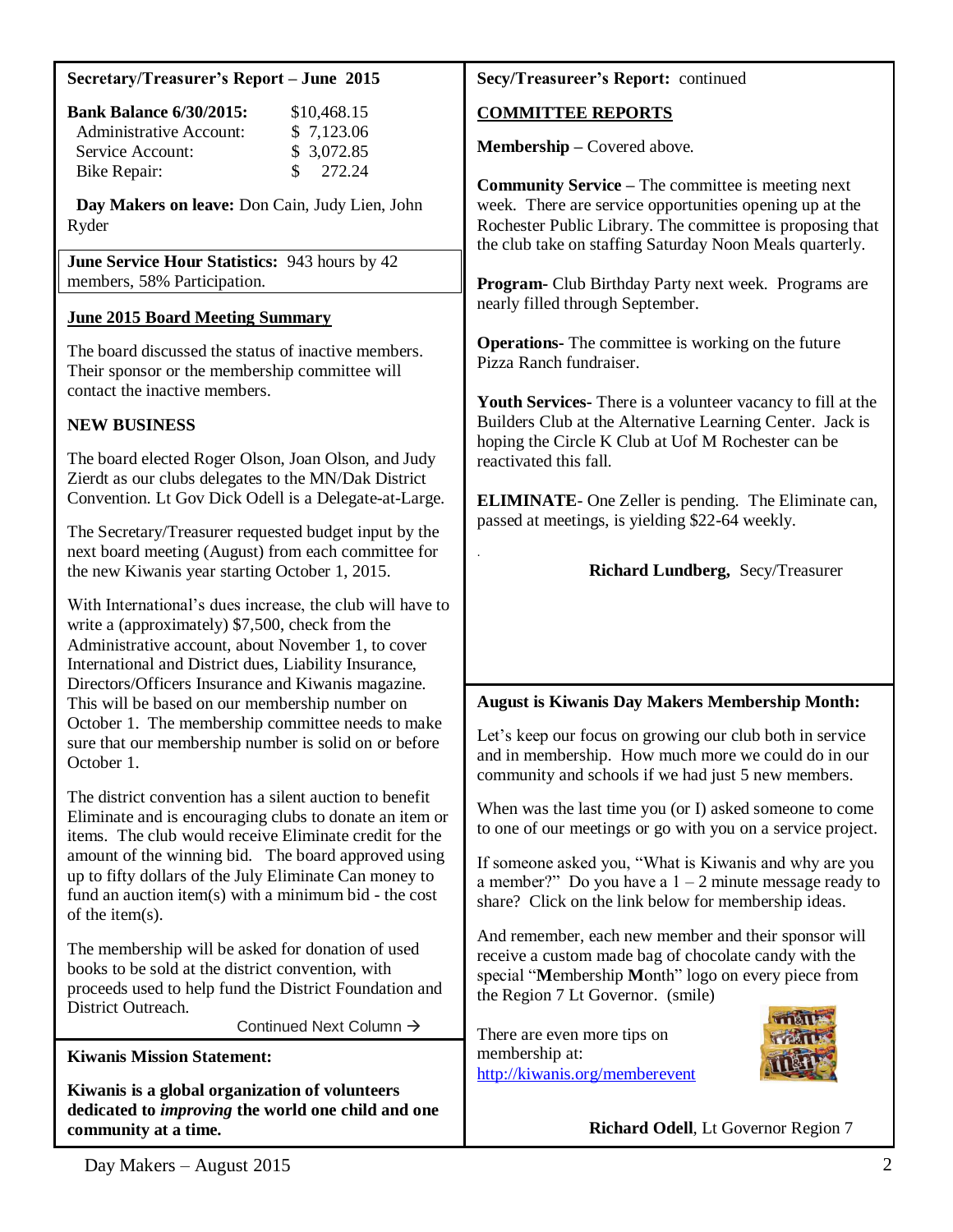#### **MN-Dak District Convention:**

Have you attended a District Convention in the last 3 years? If you have not you have been missing a great and fun event. Here is your chance to meet other Kiwanians from SD, ND and the rest of MN. Not only are there great keynote speakers but you can gather creative ideas from other Kiwanis clubs and bring those ideas back to Rochester.

What's it like to be in a large club, small rural club, club fund raising event that generate over \$100,000 dollars, start a new club or Key Club, etc. What are Regional Star Awardees really like, where do great programs come from? What are District Leaders like? Where can I get help to build my club, service my community or raise funds for Eliminate? Where do our club dues go and what services are available for clubs?

It is a wonderful time of year to travel the north country.

#### **Dick Odell**

**Summer Fun Is Here: Enjoy your Grandchildren**

#### **Summer School Bus Stop -**



**Summer Pool Fun –**



**President's Corner:** Continued from page 1

At our meeting this week, KTTC was there "filming" content for a commercial for the RAC to promote its food and banquet business. For letting KTTC do this, the RAC served us a free brunch after our meeting. No one had to talk nor were there any interviews with questions to answer during the "filming". The RAC will let our club know when the RAC commercial will air.

Our trivia from the "Timeline of History" for this month took place in 2000. "Aktion Club, for adults living with disabilities, joins the Kiwanis family as a sponsored program."

 **Judy Zierdt,** Day Makers President 2014-2015

# **MN-Dak District Convention:**

The District Convention in August will once again be collecting diapers from all the clubs to donate to a local children's shelter in Grand Forks, ND. So be looking for discount/coupons to take advantage of lower cost diapers. They have suggested "Size  $4 - 5$ " as those are the size that they are in most need of. So lets' fill the Lt Governor's truck again this year. Please bring your box of diapers to our August  $4<sup>th</sup>$  meeting.

Thank you and see you all in Grand Forks, ND.

# **Judy Zierdt and Dick Odell**

#### **School is Out and Summer is Here:**

Take a child to see the movie "Frozen", they and you will love it….and they will sing the rest of summer.



We "loved it" Grandpa Dick .....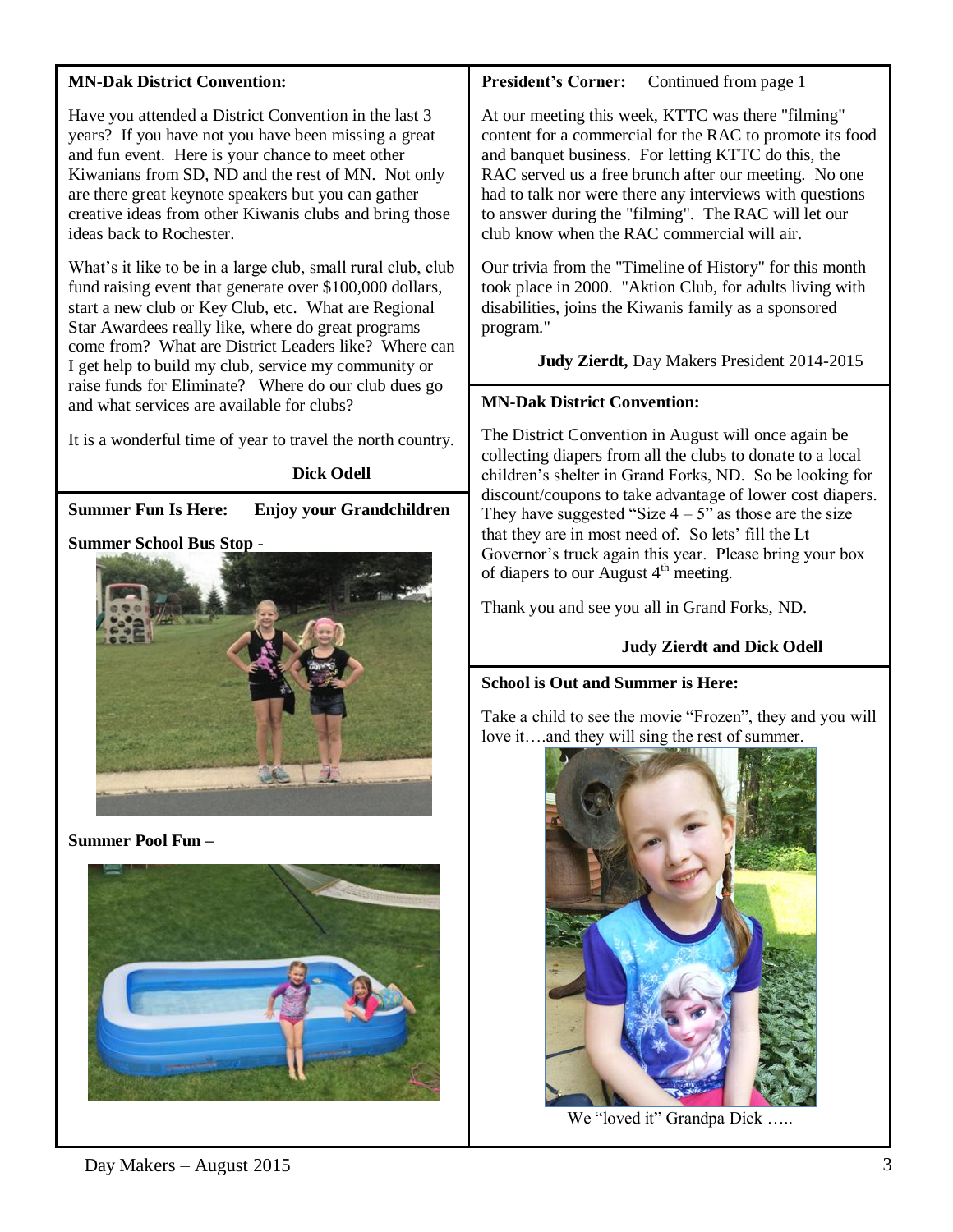#### **New Member: Jim Schwinghammer**

Born to a German father and Norwegian mother in Albany, MN. I feel I've turned out quite well given I was raised on sauerkraut and lutefisk! I have a sister who was a nurse and a brother who was in the computer business.

I attended Holy Family School in Albany as did my siblings as well as my father. High school was in Albany and after six months active duty in the Army Reserve, I attended St. Cloud State University and graduated with a degrees in Math and Physics.

I am married to Diane who has been in education all her life. Our son Mike has returned to school to pursue a new degree and our son Mark drives tow truck for a company in Minneapolis.

I worked at IBM Endicott where the company originated and at IBM Rochester as a programmer, manager and customer service rep. After retiring, I worked as a guardian/conservator with Olmsted and Wabasha counties. I have volunteered at St. Mary's Hospital and at Pax Christi Catholic Church.

I play golf and sadly my scores remain constant. I was also involved in cross country skiing and entered (I won't say competed) in the Birkebiener 55 km race aka a near death experience. I was previously a member of Rochester West Kiwanis.



Welcome to Rochester Day Makers, Jim.

 **Kathy Davis and Larry Scilley**

#### **Rochesterfest Parade: Bishop Elem K-Kids**

Kids, balloons and an 8 foot tall Kiwanis cake really make for a fun parade float at Rochesterfest parade.



Bishop Elementary K-Kids with balloons marching with the  $100<sup>th</sup>$  Anniversary Kiwanis Cake Float.



Just add some music "Celebration" from the back of the tow pickup vehicle and you have a "party."



**Rick Johnson, Richard Lundberg and Dick Odell**